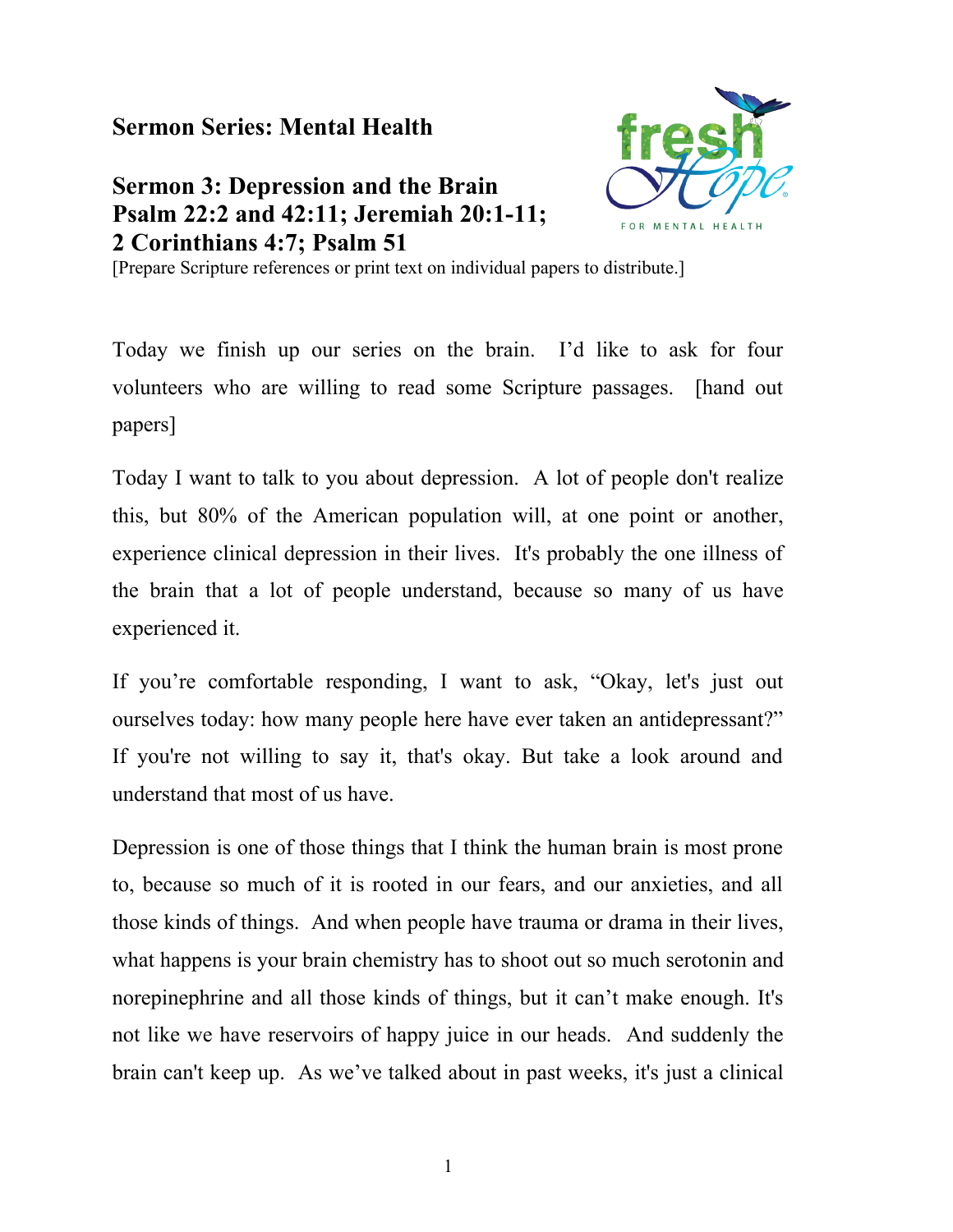thing that happens to our brains. As fearfully and wonderfully as we're made, the brokenness of mankind into sin has, in fact, affected our brain chemistry.

Hope is ultimately what the church has to offer to everybody, but especially to those who are hurting and hopeless who might be depressed or have clinical issues with their mental health. But the problem in the Christian Church is twofold. First, in our culture we have an idea that we are not supposed to be unhappy. We're never supposed to suffer. We're never supposed to go through terrible times or troubles. And we've gotten this idea that those times are the rare exceptions to our lives. I don't know about you, but the older I get, the more I realize that joy and happiness and things 'being just right' are the rare exceptions in life (especially when it comes to family gatherings, right?).

But the Bible doesn't say that we are supposed to have happy lives. In fact, Jesus tells us there will be a lot of suffering and difficulties in this world. But He also promises that God will be with us. That He won't leave us. That He won't forsake us. And that in spite of whatever we're going through, we can have faith. We can have love. We can have hope. And we can know that our God is with us. Suffering is very real, and it is part of life here on this earth.

The second thing we have to understand is that when it comes to depression, a lot of people who have never had it are inclined to encourage people wrongly. They kind of spiritualize it, and it ends up that the person who is depressed hears that if they would 'just read the Bible more', 'trust God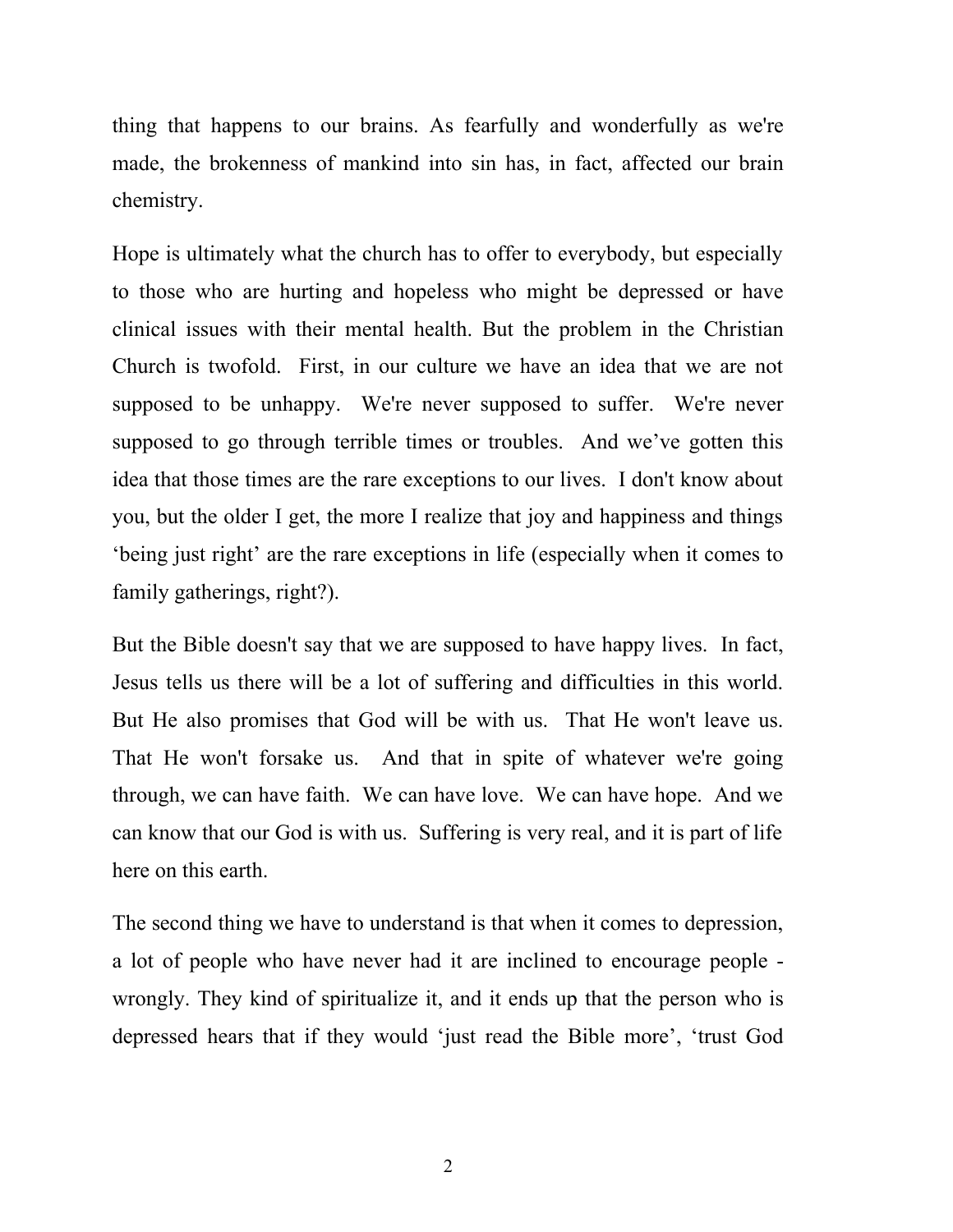more', and 'walk closer with Him, you know, just immerse yourself in Him', and that somehow fixes it.

Granted, with every single illness you and I will ever have, all of those things are true, but not in and of themselves, because it also takes medicine. Now, it's not that God can't heal supernaturally. But if you use medicine for other things in your life, then you've got to be consistent. There is no shame in using it for your brain.

A family psychologist friend, Dr. Brian Luberstedt, said this: "Part of Christianity's problem is they think everything from the neck on up is spiritual." Now, you tell me, when is this part of you spiritual? (point to brain) *My* brain doesn't think very spiritual. I have to discipline my brain to think spiritually. And I have had a lot of unpleasant things come out of this pie hole. So don't tell me from 'here on up' is spiritual and the rest of us is flesh – but there *are* spiritual things involved.

The other thing that happens many times in Christianity is that we make people feel as though if they are going through depression, it may be because of undealt-with sin. What sin have you not dealt with? Who in the Old Testament can you think of had this problem? Who really was going through terrible times had friends constantly telling him that these bad things are happening because there must be something?

Job.

Job, Job, Job, Job, Job. There are times when the choices we make in life can lead to the consequences of having a physiological problem. Okay? There are diseases people can catch by making wrong choices. There are broken relationships, all kinds of things, because of wrong choices. But there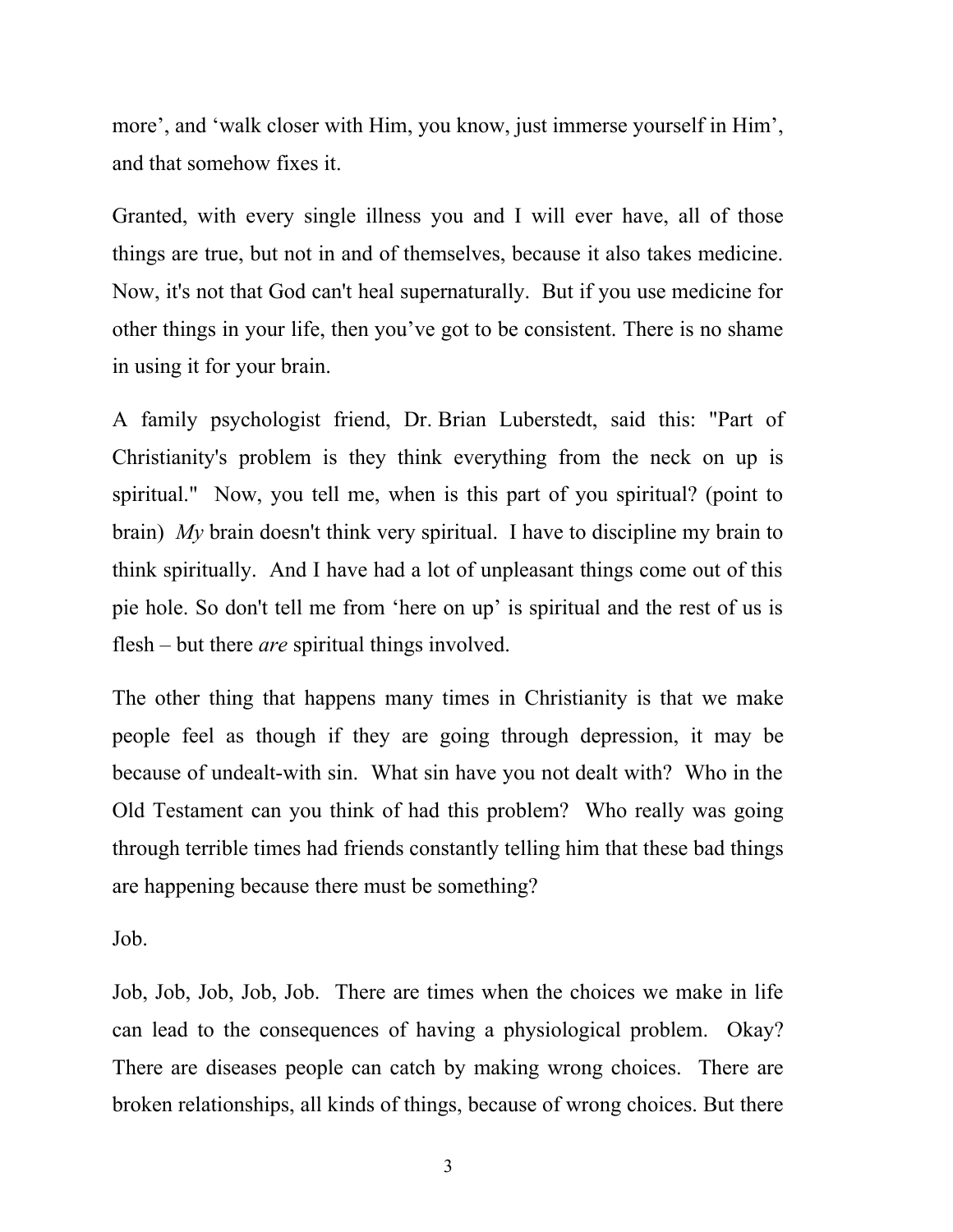are also times where if we don't deal with our sin, our sin deals with us. Can you think of an Old Testament Bible person who had that problem and ended up getting depressed, and out of it came a number of Scripture passages? Who?

David.

David. So let's listen to Psalm 51. [Volunteer reads]

Have mercy on me, O God, according to Your unfailing love; according to Your great compassion blot out my transgressions. Wash away all my iniquity, and cleanse me from my sin. For I know my transgressions, and my sin is always before me.

Against You, You only, have I sinned, and done what is evil in Your sight; so You are right in Your verdict and justified when You judge. Surely I was sinful at birth, sinful from the time my mother conceived me. Surely you desire truth in the inner parts to teach me wisdom in that secret place.

Cleanse me with hyssop, and I will be clean; wash me, and I will be whiter than snow. Let me hear joy and gladness; let the bones You have crushed rejoice. Hide Your face from my sins and blot out all my iniquity.

Create in me a pure heart, O God, and renew a steadfast spirit within me. Do not cast me from Your presence or take Your Holy Spirit from me. Restore to me the joy of Your salvation, and grant me a willing spirit to sustain me. Then I will teach transgressors your ways, so sinners will turn back to You. Save me from blood guilt, O God, and God will save me, and my tongue will sing of Your righteousness.

O Lord, open my lips, and my mouth will declare Your praise. You do not delight in sacrifice, or I would bring it; You do not take pleasure in burnt offerings. The sacrifices of God are a broken spirit; a broken and contrite heart, O God, you will not despise. May Your good pleasure make Zion prosper, to build up the walls of Jerusalem.

The Lord will never despise a broken heart, a contrite heart. In this case, David had not confessed his sin. He had not really dealt with it. He had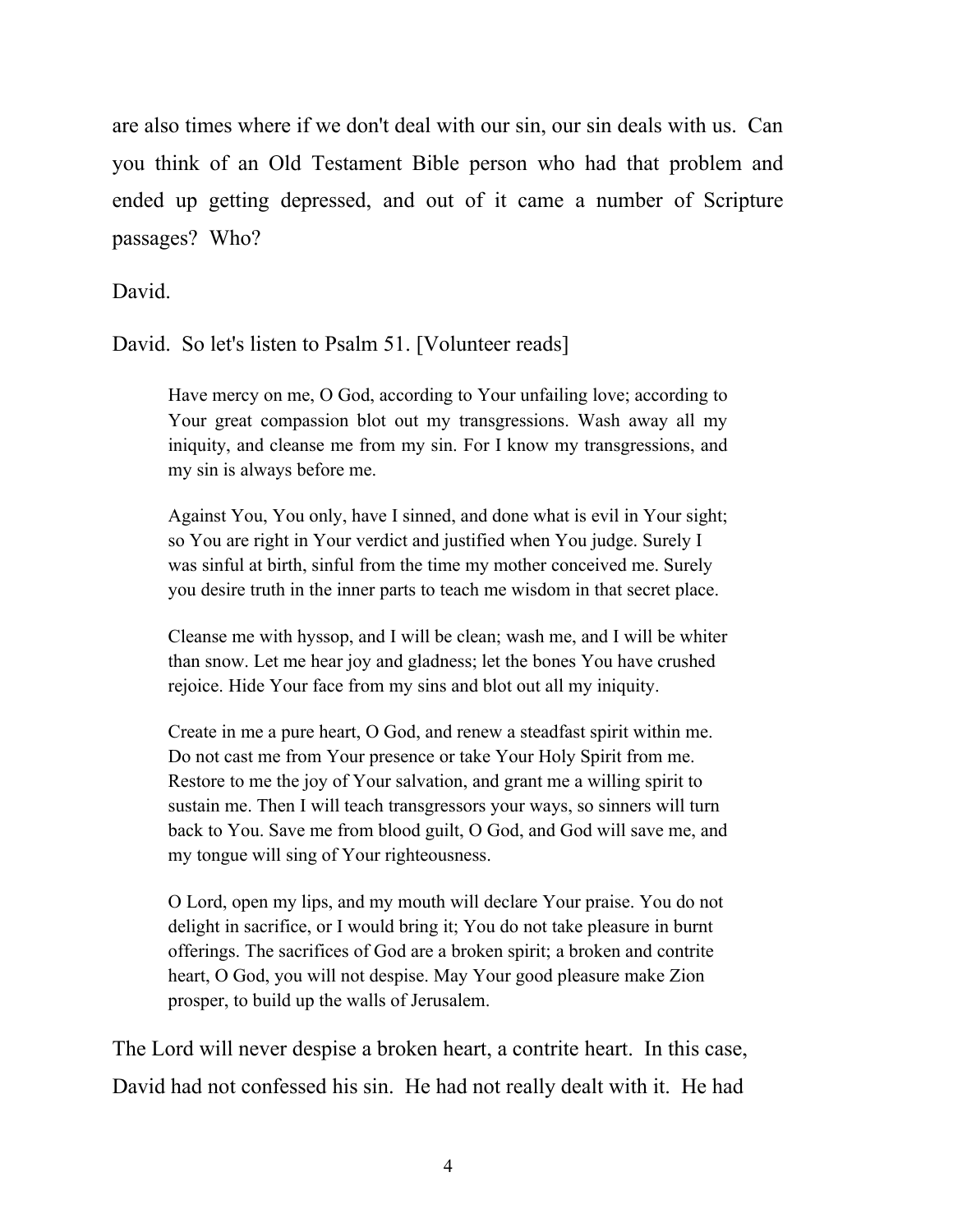covered it up. He had raped, if you will, Bathsheba. Then he had Bathsheba's husband killed. And that pain and the consequences of it went deep for him. There are a number of Psalms that we could read that were written right around that time where it's pretty clear that David was in a state of clinical depression. And it had to do with guilt. So I don't want to dismiss that for us today. I don't want to make light of the fact that there are times where you and I are in despair and it has to do with choices we've made. I know this full well. There are times where you can end up being at the bottom of a pit, and it is because you jumped into that pit.

So with that said though, there are other times where the brain misfires, just like your arm might break, or you might have high blood pressure. It's all physical, and it's because of a physiological issue with the brain.

Let's view a short video with an interesting perspective of: what if we treated physical illnesses like people treat mental illness?

## **Video: If Physical Health Problems Were Treated Like Mental Health Problems** <https://youtu.be/0B5nfkaeplc>

Makes a simple little point, doesn't it? Now, today I want to approach this. We've discussed the spiritual issue, when somebody does have things that cause the brain issue, but I want to talk to you about how to help a friend who has depression, and what it means to bear one another's burdens. We'll start by looking again at David. Listen to what David says in Psalm 22:2:

O, My God, I cry out by day, but you do not answer, by night, and I do not find rest.

And now Psalm 42:11: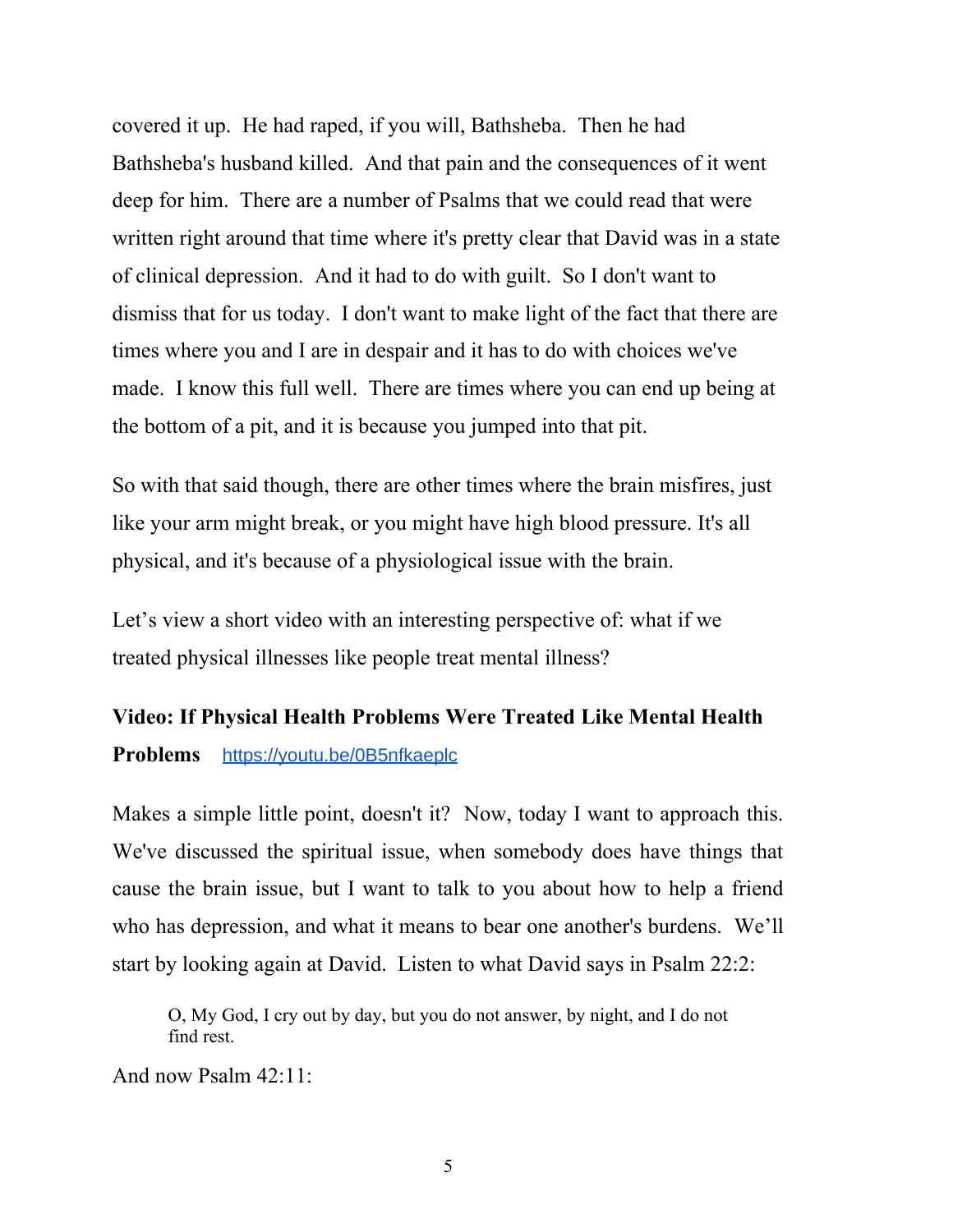Why are you downcast, O, my soul? Why so disturbed within me? Put your hope in God, for I will yet praise Him, my Savior and my God.

David does this back and forth, and back and forth in the Psalms over and over. Approximately 60% of the Psalms are laments. And when people get depressed, it changes how they see things. Their behaviors change. Their sleep patterns change. Their eating patterns change. And generally speaking, they feel bad about 100% of the time. And it's not just a feeling of sad and gloom, but it can be one of just 'blah' – of having no motivation. No nothing. No feelings.

It is clear when you read the Psalms that David knew he was depressed. He entreated, "Where are You, God? Where *are* You? Why is my soul so downcast? And then he tells himself: "Put your hope in God, David." When I was at the deepest, darkest pits of depression, I remember people would say all kinds of things to me. And I remember that it didn't matter what they said. It was like it went in, and it came out, and it didn't make any difference. Many times I wasn't even able to grasp what they thought, or what they were saying.

Being around a person who is depressed often makes it difficult to be their friend. But I want you to hear this: the Bible says we are to "bear one another's burdens'. To be their friend means to be their friend even if they're at their worst. Even if they're pushing you away. Even if you feel that they're sucking the life right out of you. You need to set clear boundaries for yourself and for your friend. But for someone with depression, having a friend, having somebody to be there with you is key to getting better. If you have a support system and you're going through clinical depression, you will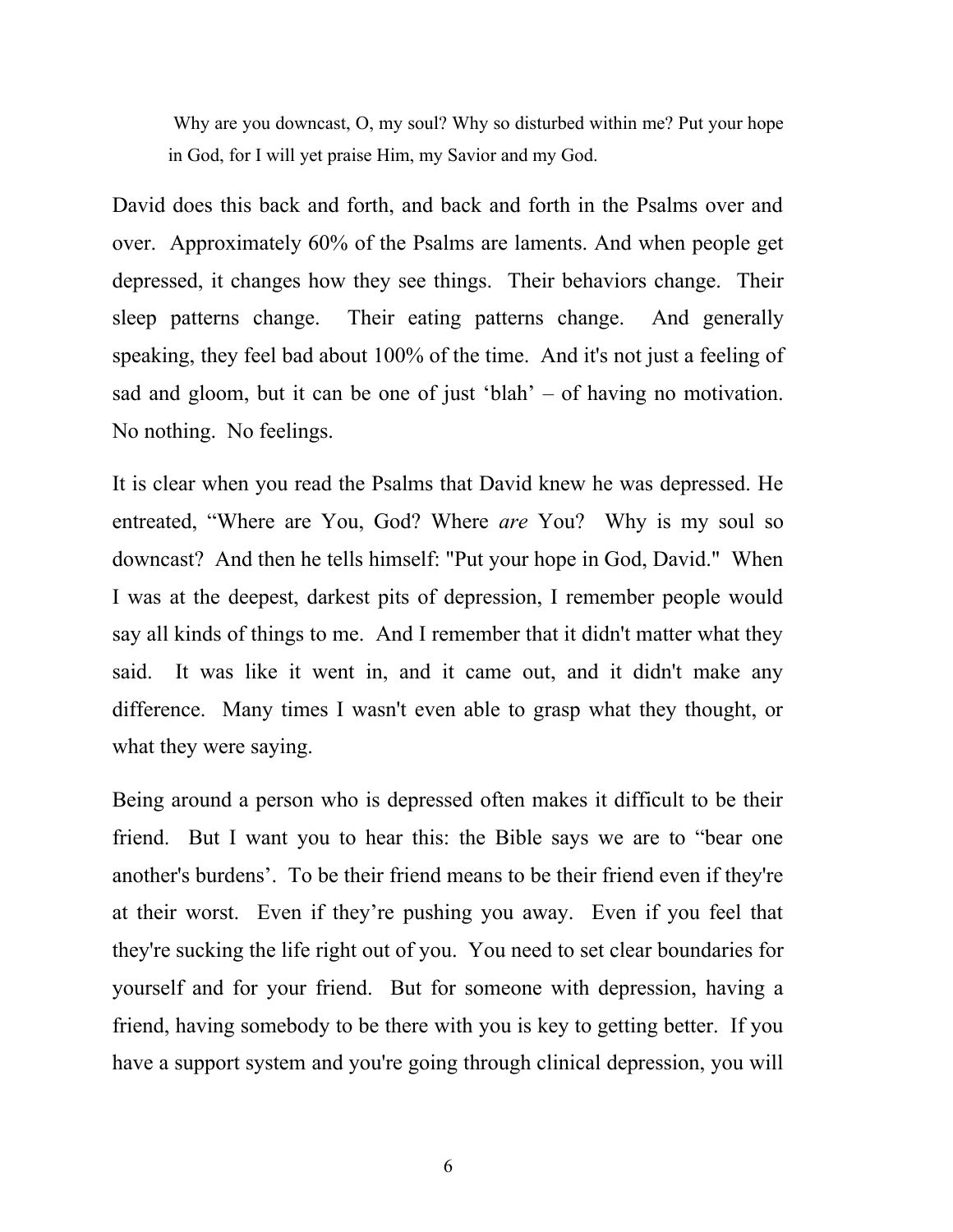get better sooner and you will stay well longer due in large part because of that good support system.

So your friendship with someone who is in depression or having any other kind of mental health issue is absolutely imperative for them. But you've got to do it the right way. You've got to love them the right way. Let's listen to Jeremiah 20:1-11.

When the priest Pashhur, son of Immer, the chief officer in the temple of the LORD, heard Jeremiah prophesying these things, he had Jeremiah the prophet beaten and put in the stocks at the Upper Gate of Benjamin at the LORD's temple.

The next day, when Pashhur released him from the stocks, Jeremiah said to him, "The LORD's name for you is not Pashhur, but Terror on Every Side. For this is what the LORD says: 'I will make you a terror to yourself and to all your friends; with your own eyes you will see them fall by the sword of their enemies. I will give all Judah into the hands of the king of Babylon, who will carry them away to Babylon or put them to the sword. I will deliver all the wealth of this city into the hands of their enemies all its products, all its valuables and all the treasures of the kings of Judah. They will take it away as plunder and carry it off to Babylon. And you, Pashhur, and all who live in your house will go into exile to Babylon. There you will die and be buried, you and all your friends to whom you have prophesied lies."

O, LORD, you deceived me, and I was deceived; you overpowered me and prevailed. I am ridiculed all day long; everyone mocks me. Whenever I speak, I cry out proclaiming violence and destruction. So the word of the LORD has brought me insult and reproach all day long.

But if I say, "I will not mention His word or speak anymore in His name," His word is in my heart like a fire, a fire shut up in my bones. I am weary of holding it in; indeed, I cannot. I hear many whispering, "Terror on every side! Deport him! Let's deport him!" All my friends are waiting for me to slip, saying, "Perhaps he will be deceived; then we will prevail over him and take our revenge on him."

But the LORD is with me like a mighty warrior; so my persecutors will stumble and not prevail. They will fail and be thoroughly disgraced; their dishonor will never be forgotten.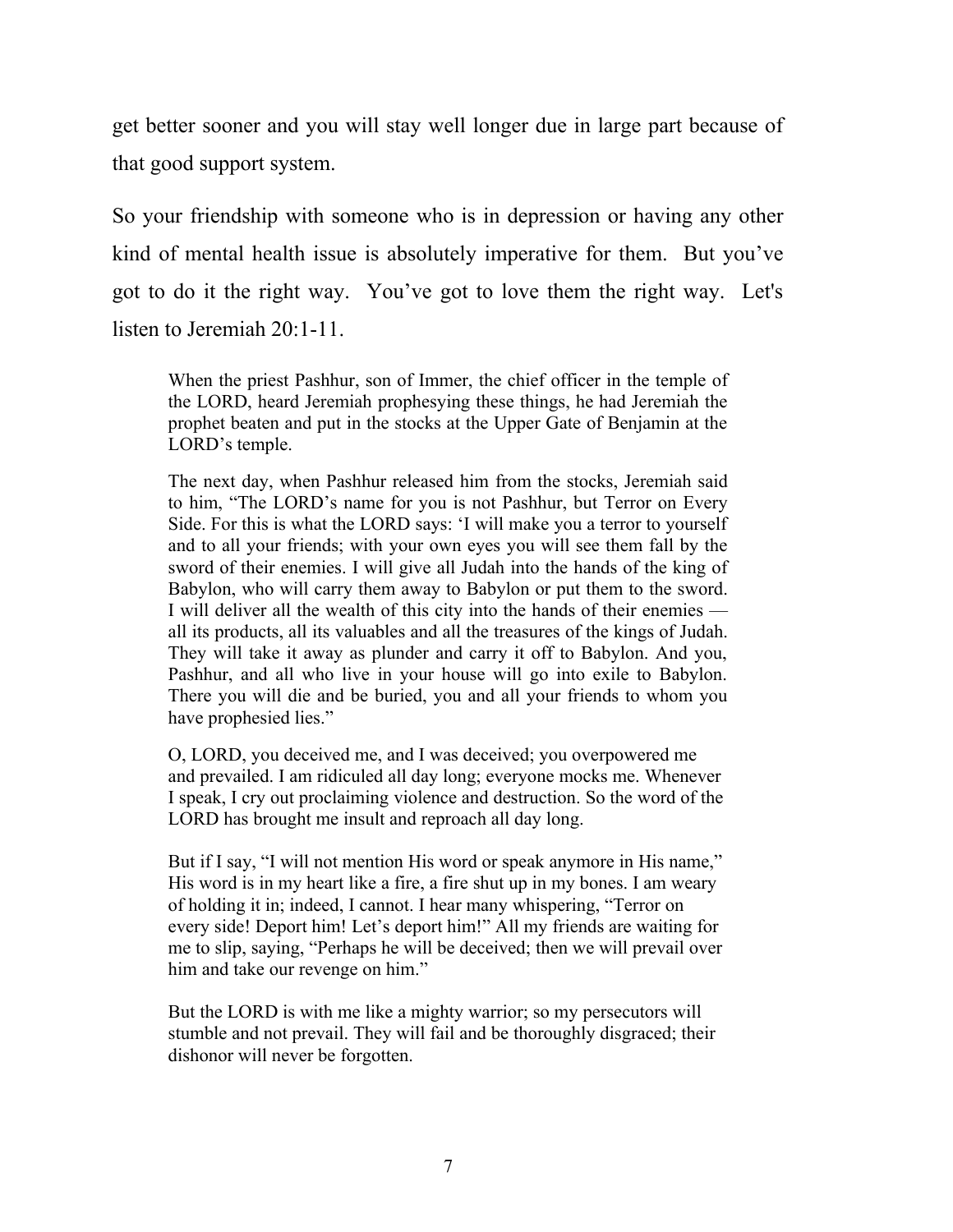There are even times when God gives you and me work to do, and the work to do is so painful that we become depressed. And yet Jeremiah was not able to stay silent. He had a fire within him when he tried. Yet, when he opened his mouth, he felt like everybody was against him and everything was a problem. And I'm certain that he was feeling depressed.

Let's hear what Paul wrote in 2 Corinthians 4:7:

But we have this treasure in jars of clay to show that this all-surpassing power is from God and not from us.

Isn't that beautiful? We have this earthly vessel that cracks and doesn't work right. And it's all to show that in our weakness He is strong. We are weak. And He's strong. That gives Him glory, and that gives Him praise.

So let's get into some practical things that you can do for a friend who is depressed. Above all, understand that they need you as their friend. Even if they push you away, they need you to be there. What they need more than anything is what I would call a ministry of presence. They don't need you to tell them what to do, how to think, how to look at things. They just need you to be there. And sometimes being there just means sitting with them. Sometimes it means cooking them food.

Whatever you do, if you ever hear about somebody facing clinical depression or going through a mental-health issue, treat them just like you would if they were in the hospital for open-heart surgery, or if they had a broken leg. What would you do? You'd call or text them. You'd assure them, "I'm praying for you." You'd send a get-well card. You would also most likely take a casserole to their house. In contrast, many people will tell you that mental illness is the one illness where no one brings you a casserole.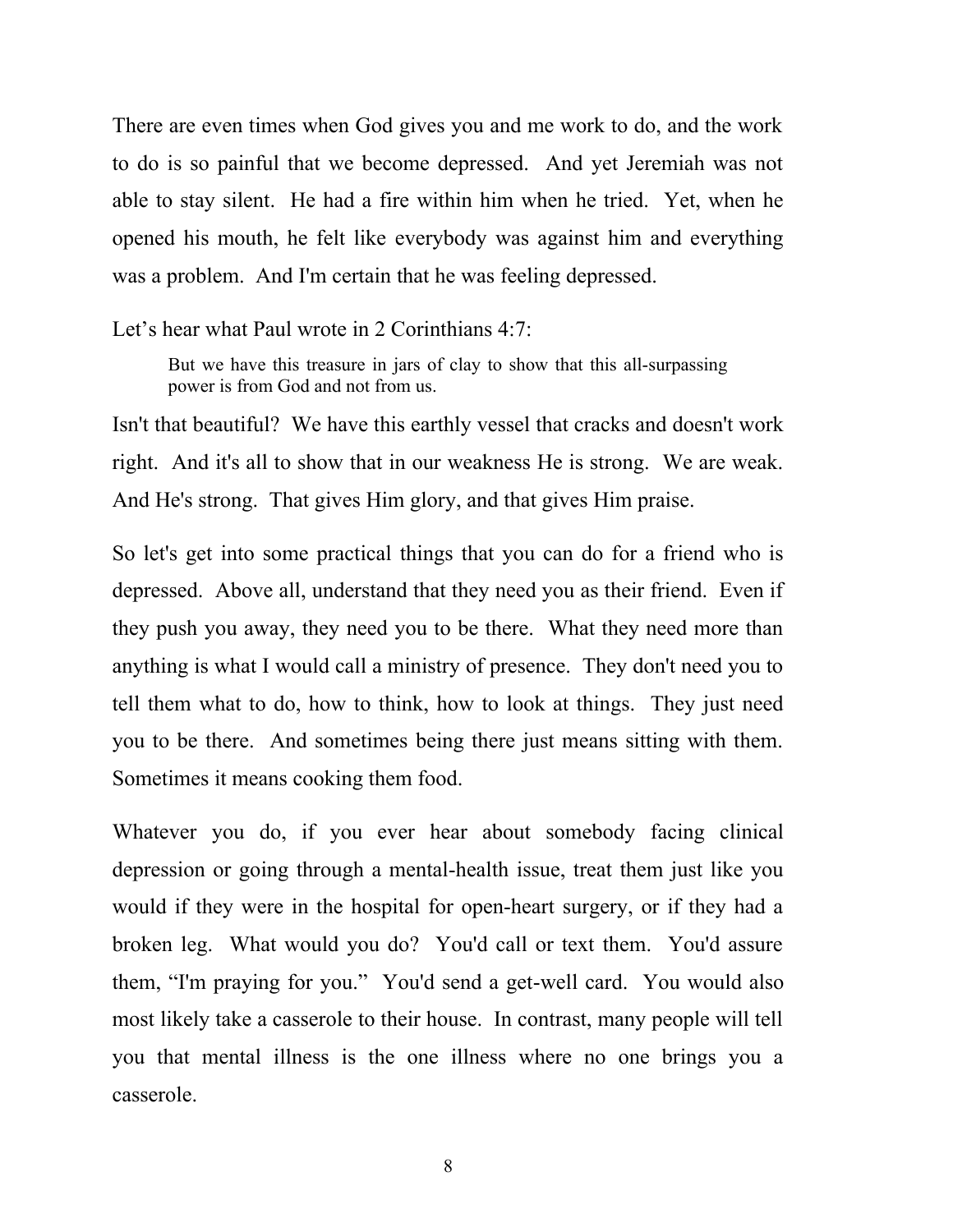In fact, one of the ladies that leads a Fresh Hope for Mental Health support group in Lincoln, NE, had a brain tumor. It seemed like everyone they knew brought casseroles, so much that they freezer was full. Everybody from their church prayed and formed a prayer chain. People visited her. They asked about her. A year later, she experienced clinical depression. She couldn't go to church and couldn't even leave her house. The response? Nobody did a thing. They didn't know what to do. She already felt badly enough from the depression, but then felt abandoned by her friends on top of it all.

So if you have someone in your life who you're noticing is changing, or there may even be a hospitalization, please don't back away from them. Don't be afraid of being their friend. Don't be afraid of getting up close to them. Encourage them if they have not been to see a doctor, and to specifically see a psychiatrist. Because sometimes people who are depressed go to their GP, who prescribes an antidepressant, something they need at the time. But sometimes they need other medicines, because it's a little more complicated than just straight-up depression. If your friend was having heart problems, would you encourage them to just go see their general practitioner? You'd probably say, "Go see a specialist. Now!"

Something very helpful you can do as a friend is to allow them to talk to you without passing any judgment as to how they're feeling. You want to avoid that kind of condemnation response that goes like, "You just need to understand other people have it worse than you." Just stay away from those kinds of comments.

Realize two major points: Know that you're not going to be able to fix it. And accept that it's not your job to convince them of anything. I think a lot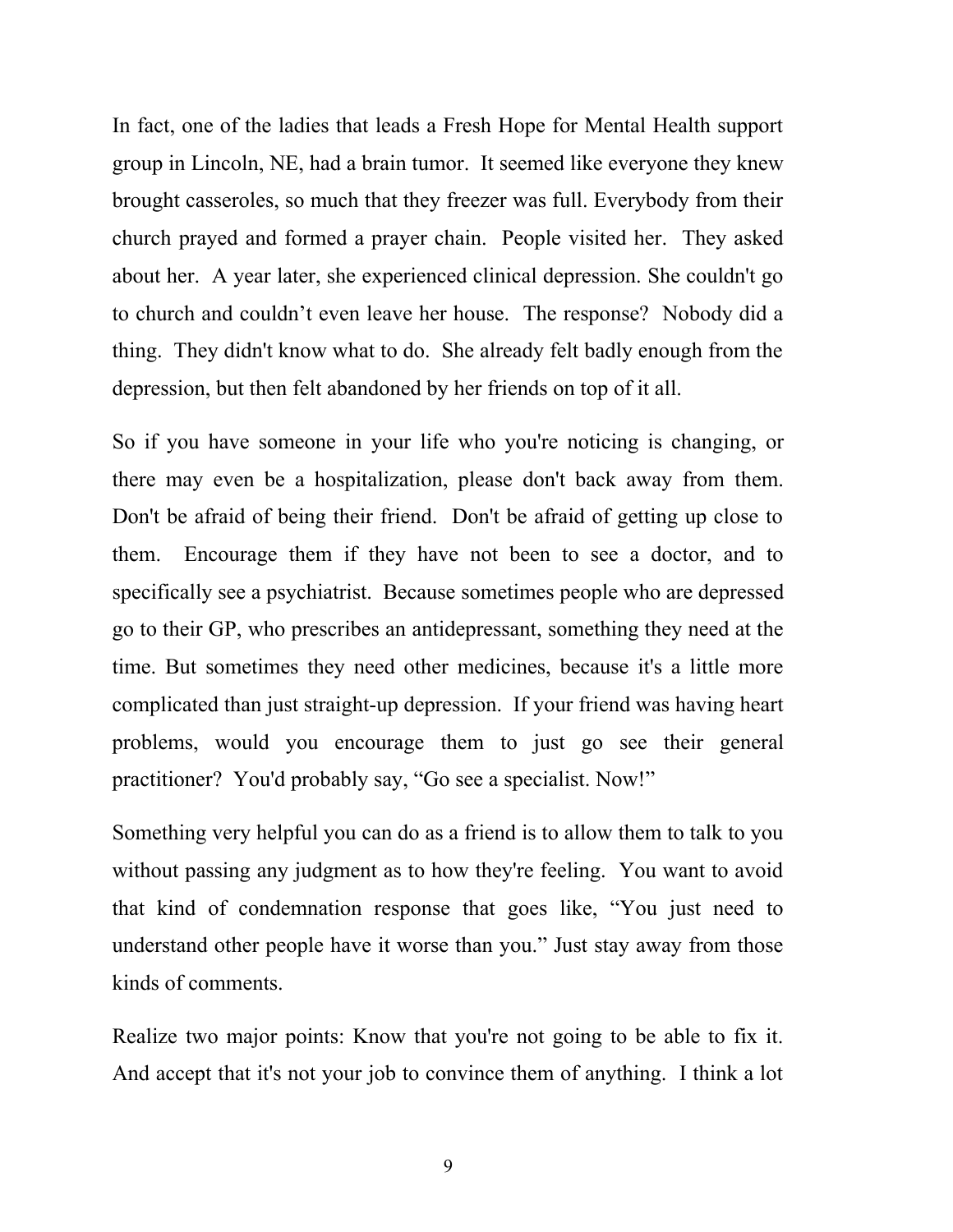of us Christians have a lot of things mixed up when it comes to witnessing. We somehow think that we've got to use human rationale. We've got to talk them into it or get them to a point of agreeing when it comes to matters of faith. But Whose job is it to change people's hearts? The Holy Spirit. And what's our job? To listen, encourage, and pray.

Listen, Encourage and Pray. Sounds like a good threesome. Yes, we can speak God's hope into their lives, but it's not our job to convince them. It's just our job to love them – and to love them right where they are.

[Insert a personal experience of being a supportive listener, or use Pastor Brad's]: I once met with a former pastor. I hadn't seen anybody that broken and messed up for a long time. It was hard to listen to him and not counterbalance what he was saying. But I kept reminding myself I just needed to shut up and listen. I didn't need to debate him, and I didn't need to straighten out his thinking. But I better be really praying for this guy.

You see, there are so many times when you and I just need to be 'Jesus with skin on'. We just need to 'be there' with a big pair of ears and a large loving heart that's going to love them through this.

Another thing you and I can do is to engage them. Depressed people will tell you all the time: "No, I can't go." "No, I don't want to go." Or they'll agree to go and then cancel at the last minute. They don't want to go anywhere. Don't give up on them. Keep inviting them. Keep encouraging them. Keep engaging them.

I'll mention this one again: you have to set personal boundaries. Not matter how you wish to help, there is only so much you can do. You can have the life sucked out of you trying to do too much. You've got to set some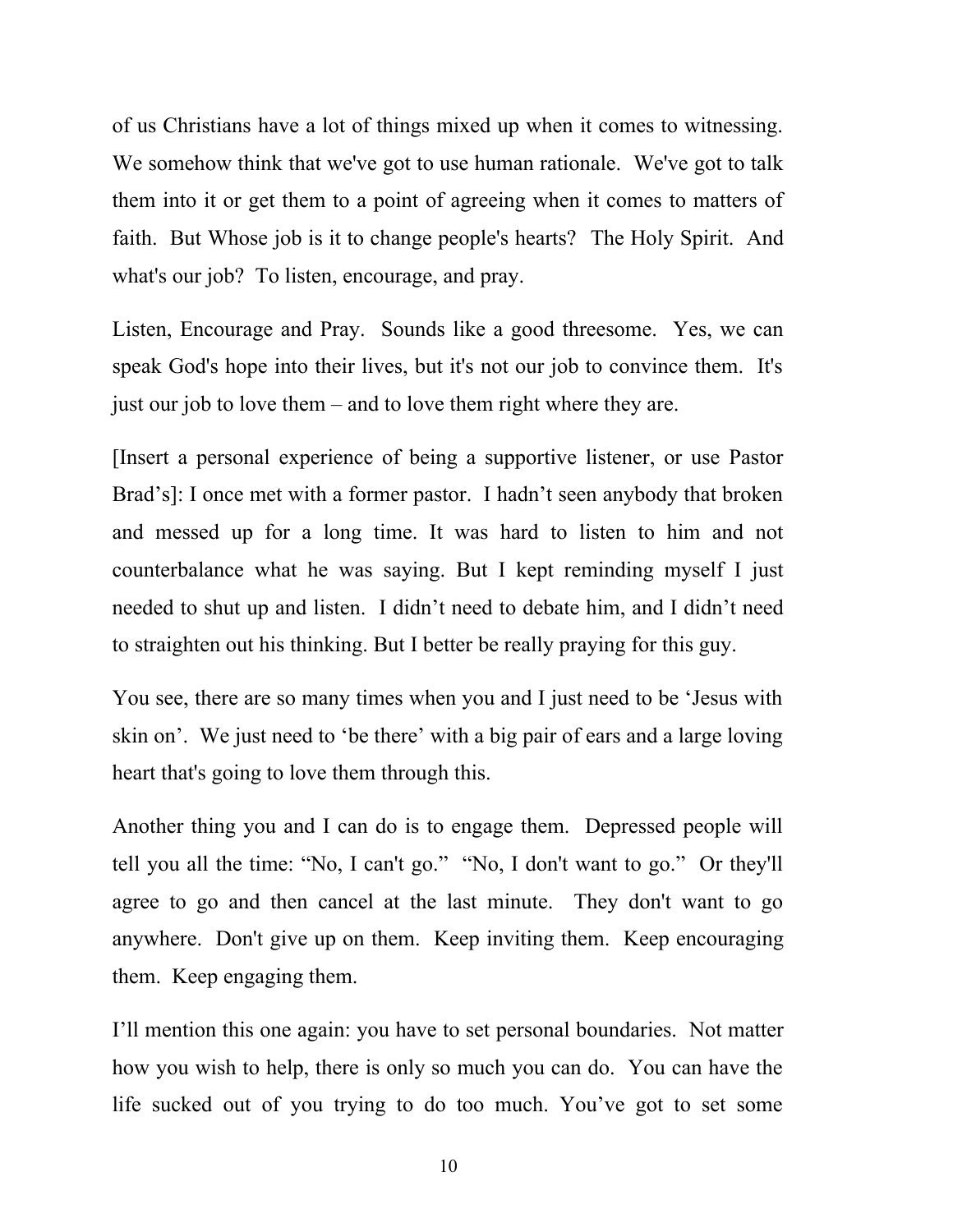personal boundaries and stick to them; but constantly assure them that no matter what, your love and your support will not change.

And then finally, continually and always offer them hope. Hope is a very interesting thing. It's a lot like love. You can love someone who cannot even feel and receive your love. And what will happen? If you continue to love them unconditionally, what will happen? Love will break through, right? The same is true of hope.

But let me close with this point. Romans 8:28 says that God takes all things and works them out together for our good. He can and does do that for you and me. And it has nothing to do with how you and I feel, you know. It has nothing to do with whether you and I feel hopeful. It has everything to do with the fact that He is our sure and certain hope. And it's the kind of hope that's not merely wishful thinking, but certain. It certainly is true. And when people have that, then they have something to live for.

A side note: One really good thing to do, by the way, is if you know someone who's depressed, asking them if they're suicidal or if they can be safe will not cause them to become suicidal. See, people don't die because they commit suicide. Suicide is the end result of an illness that has become terminal. Do you understand what I'm saying? And for heaven's sakes, if you have someone like that in your life, you need to ask them: "Will you promise that before you do anything or you plan anything, that you're going to let me know? Will you call me the first time that you want to develop a plan to take yourself out?" And then if they do, you need to be ready and take the necessary action, because if they can't be safe by themselves, they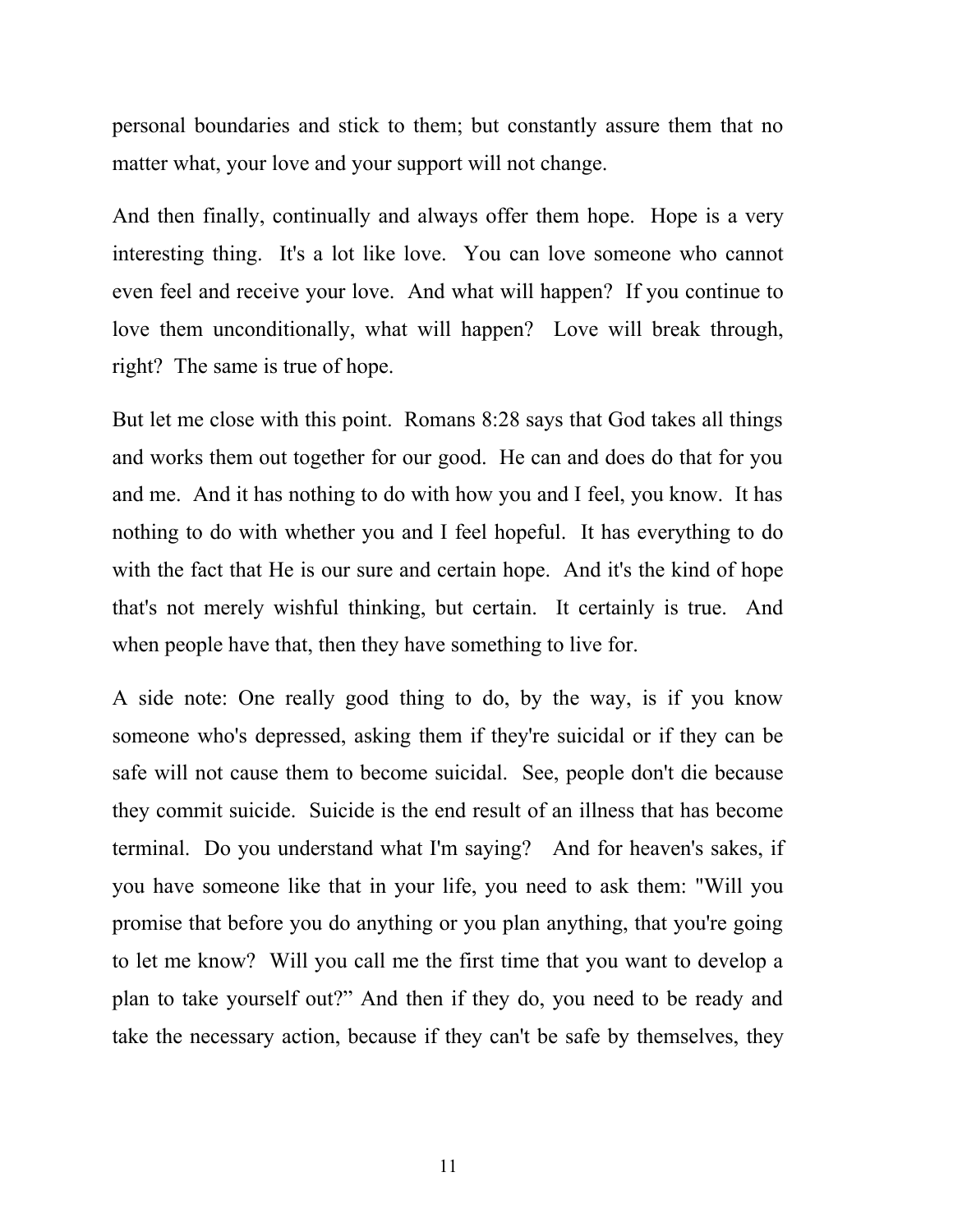certainly need to be in a place where they can be kept safe until they are no longer at that spot.

Here's the bottom line: Jesus came that all of our brokenness might be healed through Him. That healing comes either on this side of Heaven, or it certainly is fulfilled in Heaven. But the reality is: we're all broken. We're all a mess, like we say many times. And the good news is, that *in* my brokenness, *in* my cracked parts, the innermost bright light shines out to show that He's strong, that He's real.

In Japan, there's something they do to their favorite piece of pottery if it drops and it breaks. Instead of gluing it together, trying to keep the crack from showing, you know what they do? They solder it together with gold, 14-karat gold. And because of the cracks and the brokenness of the pottery, it becomes even more valuable.

I suspect most of us here have a few bodily scars. [Insert personal experiences, or share Pastor Brad's:] You know, I've got a spot right here where I caught Kim Schultz's pencil in elementary school. I got a little lead in my hand. I have little scars right here from my gallbladder surgery. My point is, we all have some battle scars, right? But they've healed and are proof of the power of God in our lives. That's the kind of hope that we have. It's sure. It's certain. It's real. And it's what we have to offer to other people.

And if you're depressed today, if you are clinically at that spot, or falling in that direction, my friend, get help. Don't wait. Get help. And there's no shame. I've never felt ashamed of a hangnail. I didn't feel ashamed of my broken foot when I did that. I didn't feel ashamed when I had my